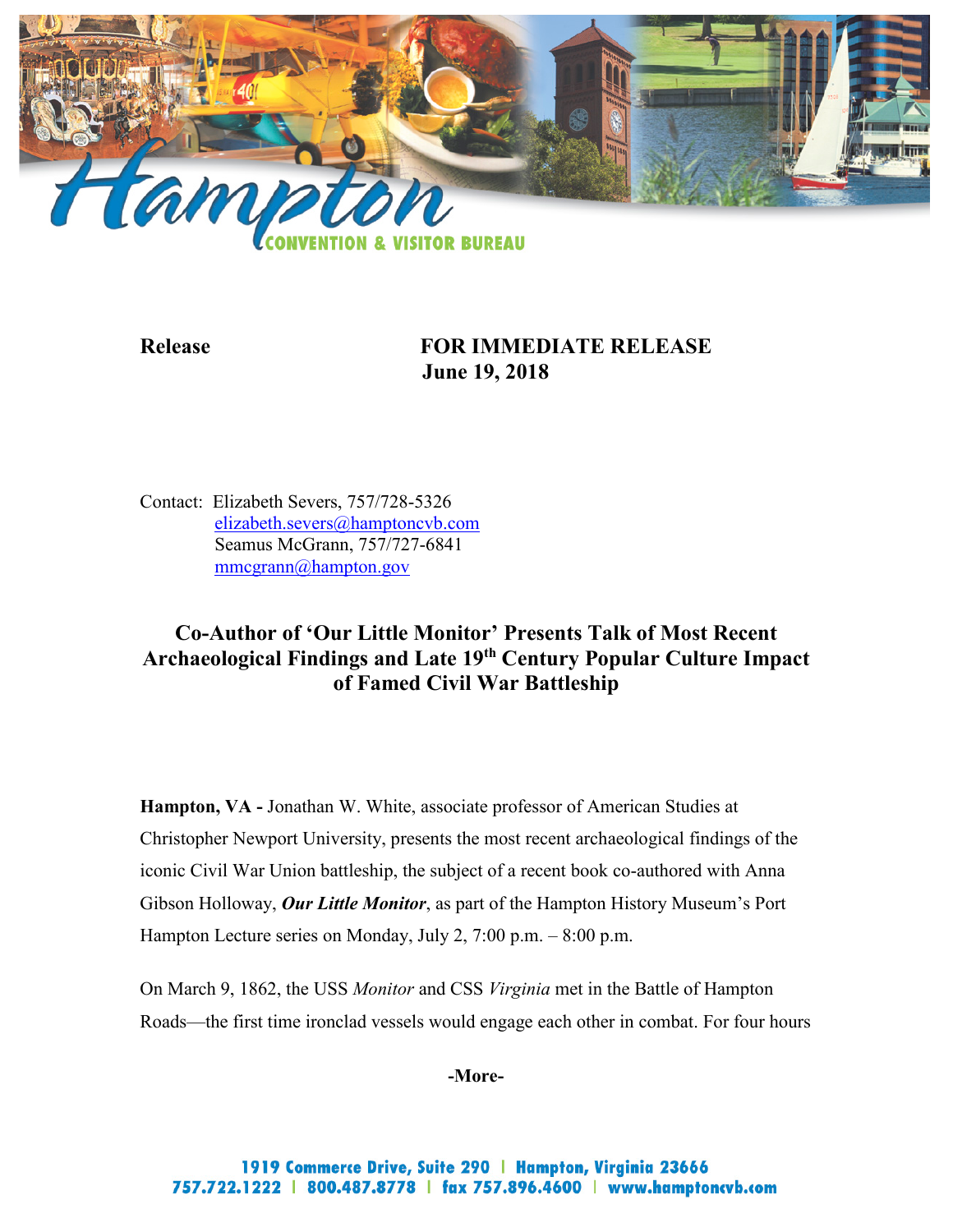### **Co-Author of 'Our Little Monitor' Presents Talk of Most Recent Archaeological Findings and Late 19th Century Popular Culture Impact of Famed Civil War Battleship- Page 2**

the two ships pummeled one another as thousands of Union and Confederate soldiers and civilians watched from the shorelines. Although the battle ended in a draw, this engagement would change the nature of naval warfare by informing both vessel design and battle tactics. The "wooden walls" of navies around the world suddenly appeared far more vulnerable, and many political and military leaders initiated or accelerated their own ironclad-building programs.

Americans did not initially have much faith in the *Monitor.* Few believed that this strange little vessel could hold her own against the formidable Confederate ironclad *Virginia,* which had been built on the bones of the scuttled *USS Merrimack* in Portsmouth, Virginia. The *Virginia*, seemingly relentless and unstoppable, had ravaged the U.S. Navy in Hampton Roads on March 8, just before the *Monitor* arrived. Yet the following day, the "cheesebox on a raft" proved her Union mettle, becoming a national hero in her own right.

For the remainder of the Civil War the Union Navy used dozens of monitor-style vessels on inland waters as well as at sea. But there would always be only one first *Monitor,* and she became affectionately known to many throughout the nation as "Our Little *Monitor.*" Her loss off Cape Hatteras on December 31, 1862, was mourned as keenly in the press as the loss of 16 of her men that night.

Using the latest archaeological finds from the *USS Monitor* Center in Newport News, Virginia, as well as untapped archival material, Anna Gibson Holloway and Jonathan W. White bring "Our Little *Monitor*" to life once more in this beautifully illustrated volume. In addition to telling her story from conception in 1861 to sinking in 1862, as well as her

**-More-**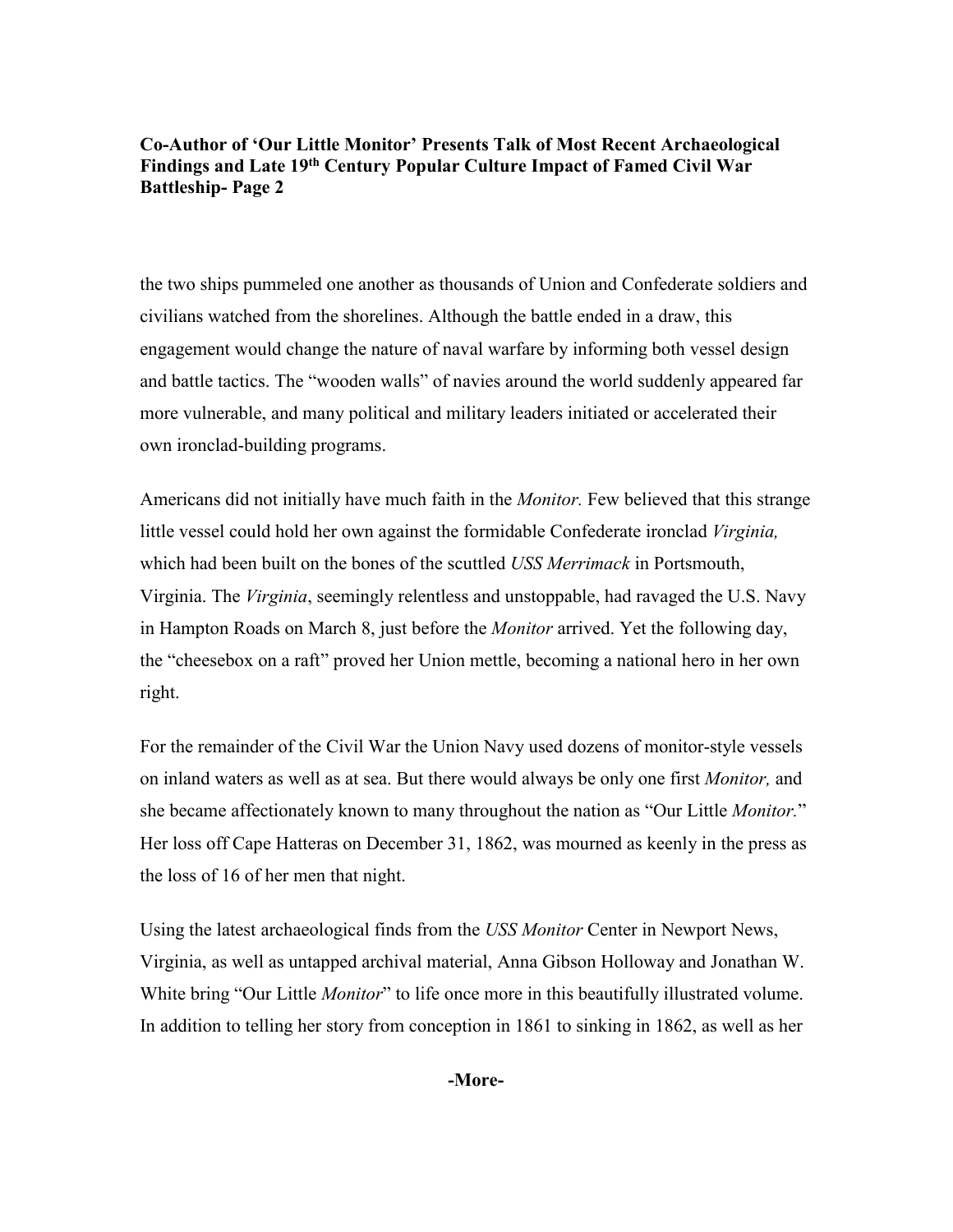## **Co-Author of 'Our Little Monitor' Presents Talk of Most Recent Archaeological Findings and Late 19th Century Popular Culture Impact of Famed Civil War Battleship- Page 3**

recent recovery and ongoing restoration, they explain how fighting in this new "machine" changed the experience of her crew and reveal how the *Monitor* became "the pet of the people"—a vessel celebrated in prints, tokens, and household bric-a-brac; a marketing tool; and a prominent feature in parades, Sanitary Fairs, and politics.

#### **Jonathan W. White**

Jonathan W. White is associate professor of American Studies at Christopher Newport University and is the author of several books, including *Abraham Lincoln and Treason in the Civil War: The Trials of John Merryman*, and *Emancipation, the Union Army, and the Reelection of Abraham Lincoln*, which was a finalist for both the Lincoln Prize and Jefferson Davis Prize, a "best book" in *Civil War Monitor*, and the winner of the Abraham Lincoln Institute's 2015 book prize. He has published more than seventy-five articles, essays and reviews, and is the winner of the 2005 John T. Hubbell Prize for the best article in *Civil War History*, the 2010 Hay-Nicolay Dissertation Prize, and the 2012 Thomas Jefferson Prize for his *Guide to Research in Federal Judicial History* (2010). He is president of the Abraham Lincoln Institute, he serves on the Board of Directors of the Abraham Lincoln Association and the Lincoln Forum, the Board of Advisors of the John L. Nau III Center for Civil War History at the University of Virginia, and the Ford's Theatre Advisory Council. His most recent books include *Lincoln on Law, Leadership and Life* (2015), *Midnight in America: Darkness, Sleep, and Dreams during the Civil War* (2017), and *"Our Little Monitor": The Greatest Invention of the Civil War* (2018), which he co-authored with Anna Gibson Holloway. Check out his website at www.jonathanwhite.org/ or follow him on Twitter at @CivilWarJon

## **Hampton History Museum**

Admission to the lecture is free for museum members, \$5.00 for non-members. The Hampton History Museum is located at 120 Old Hampton Lane in Downtown Hampton. There is free parking in the garage across the street from the museum. For more information call 757-727-1102 or visit [www.HamptonHistoryMuseum.org.](http://www.hamptonhistorymuseum.org/)

Partially bordered by the Hampton Roads harbor and Chesapeake Bay, Hampton, with the 344,000 sq. ft. Hampton Roads Convention Center and the award-winning Hampton Coliseum, is located in the center of Coastal Virginia and the Hampton Roads

**-More-**